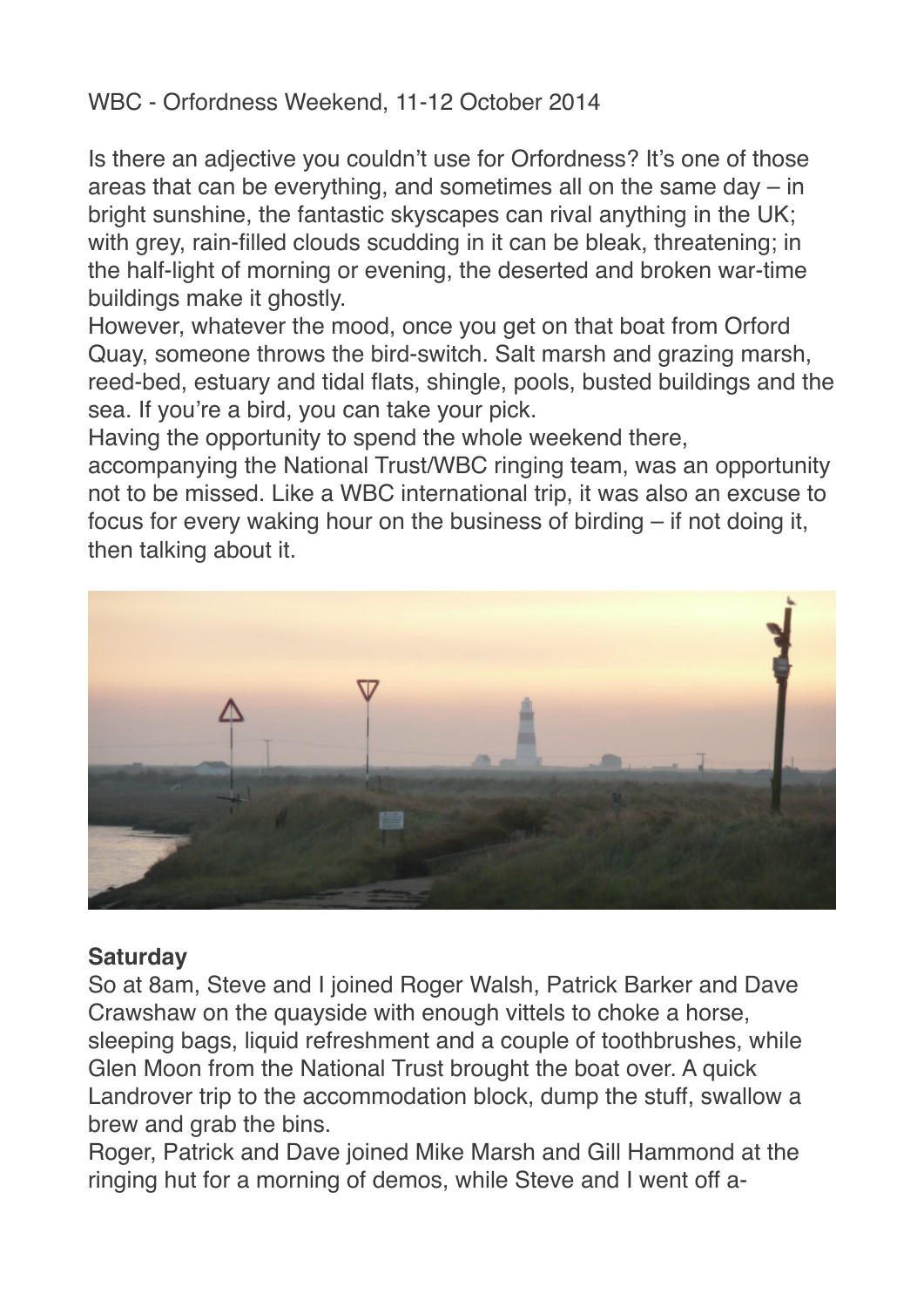surveyin'. This was going to principally feature a morning on the roof of the Bomb Ballistics building, and an afternoon sea-watching (but what we really wanted was a merlin….) However, it was also the weekend of the BTO's golden plover count (we got about 280 of them on the Saturday, and I'm expecting the call to Thetford to receive our medallions any day)

The expected foul weather never arrived, but we could see it from there … nasty clouds covered the coast, while Orfordness remained bathed in sunlight, except for a blowy squall while we were on the roof. A National Trust warden on a bike cycled out to open the lower floor of the building so we could shelter if it got out of hand; a trip down the stairs revealed a museum room dedicated to the function of the building as a filming centre for bomb tests on the sea, with a bench and a window which made it into a serviceable hide, if we'd have needed it.

The bird count was rising steadily (a full list will be attached to the report); 5 spoonbill, golden plover, lapwing, wigeon, teal, marsh harrier, egrets (a quick chorus of Je n'Egrette Rien was probably appropriate), blackwits, curlew adding to the skylarks, rock and meadow pipits which were all over the shingle.

Apart from the harriers and a kestrel, very few raptors though – and no lesser black-backed gulls.

A quick trip back to the ringing hut, a lunch break, then out to the beach, where it was actually warm in the sun and reducing wind. There were quite a few lighthouse-visitors about, but we set about a brent count. We'd already got to around 500, flying south in skeins of between 20 and 30, but in the next couple of hours, added another thousand. There were also a few common scoter, three bonxies (these birds heading north) and a solitary Iceland gull going south, adding to the Arctic skua we'd got earlier. There's something about sea-watching that reminds me of fishing – you may not be doing anything in particular, but it's totally absorbing, and time flies past. Makes you look forward to the winter. So, a target was set: we'd stop at 1500 brent or 3.30pm, whichever came first. They just about coincided in the end.

The public were starting to dribble away, being rounded up by Glen in what looked like a golf cart, as we headed back to the roof for another merlin-scan. For some reason, I was certain we were going to get one sometime this weekend. I'd seen one at Spurn the weekend before, but Steve had gone a couple of years merlin-less. There are very few occasions this happens, and – for shame! – I was milking it. '5 days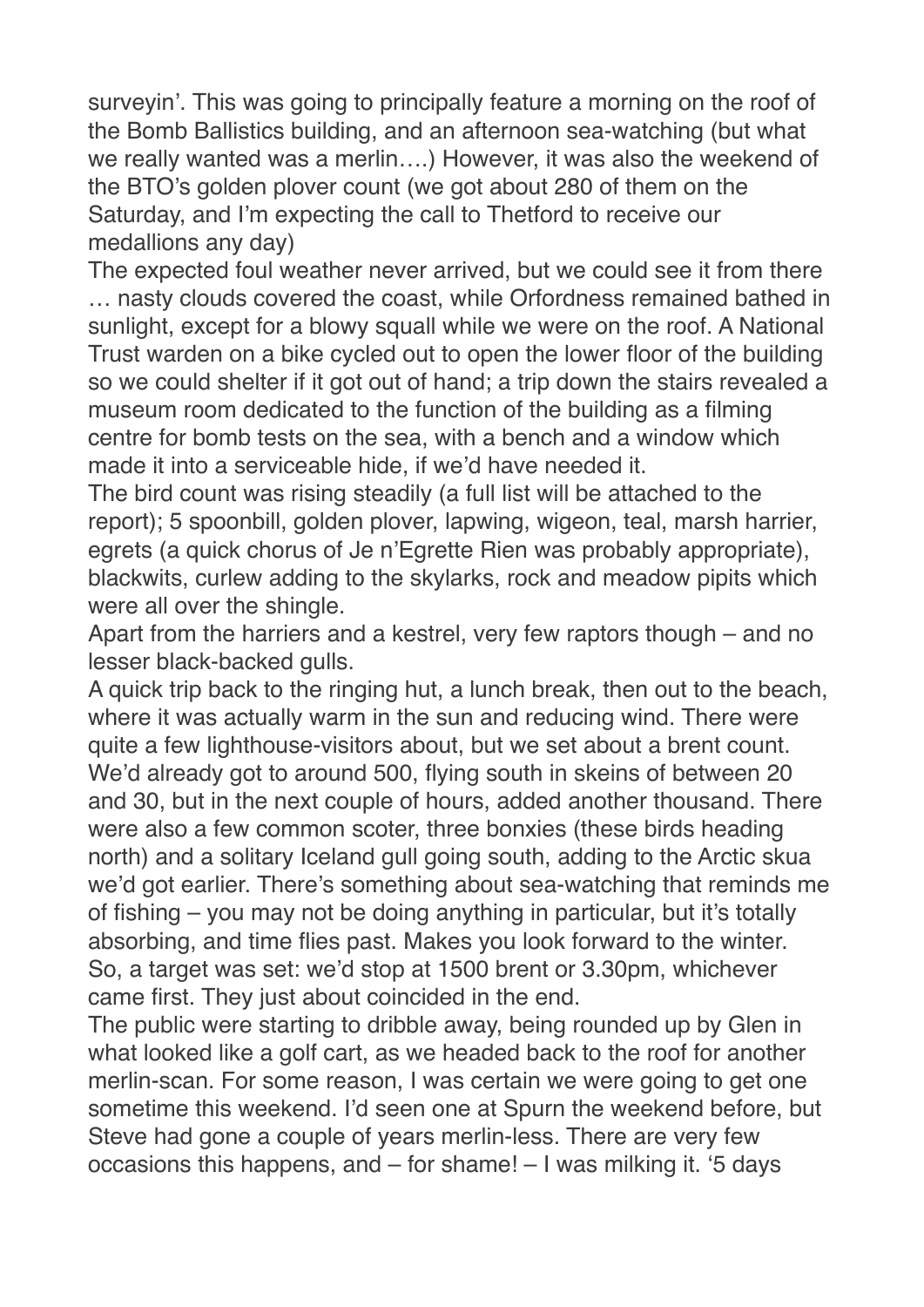without a merlin is long enough for me!' (I'd better shut up, before he shows me his world list)

Odd... we got back on the roof, but no skylarks, no pipits, no plover  $-$  a few Chinese water deer (actually about 7) but all quiet, bird-wise.

Steve spotted it first – an adult peregrine, sitting down on the shingle to the left of a water deer.

Despite a guide, I couldn't get on it. Wrong deer! I got with the programme just in time before it took off; an absolutely stunning bird! Explained the lack of pipits, anyway. It was also good to see quite a few hares, re-populating after the decimation of last December's tidal surge. The ringers had seen a peregrine earlier, but that had been a juvenile. This was definitely adult, and so a different bird.

Heading back over the bridge, a largish bird whipped over the path ahead and into the brambles, accompanied by a machine-gun call….ring ouzel?

Then there was Patrick and Roger, acting as beaters. They'd got on it, and were trying to drive it back to the nets to catch it. Steve joined them, skirting the river wall. To cut a long story short, they won – a female ouzel in Roger's hand for the first time. I think he was quite pleased at that – a ringed ouzel!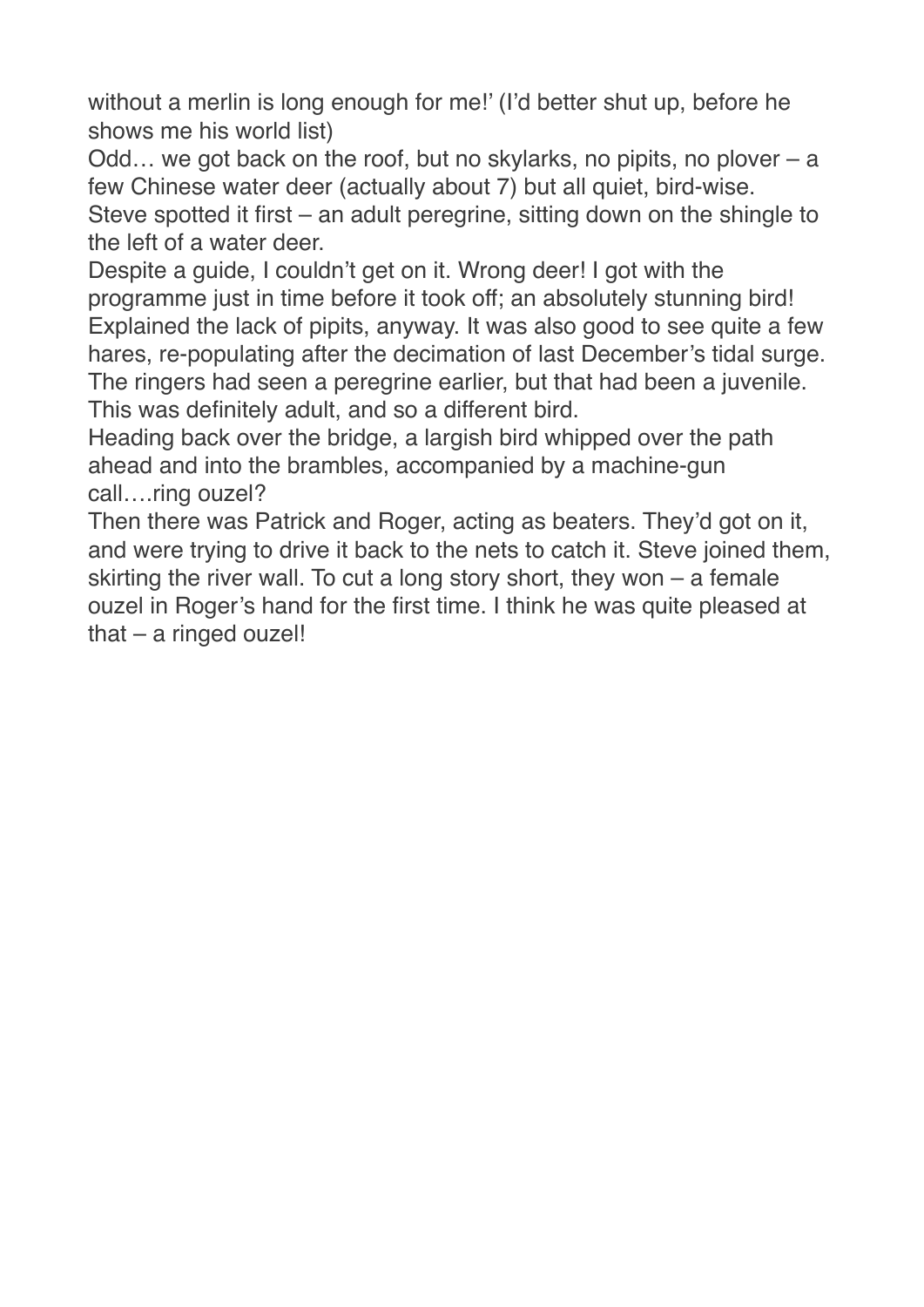

The light was starting to dip now. There was just time for a ring-tail hen harrier between the ringing hut and the accommodation block before calling it a day, and an evening of cooking the burgers originally made for the Minsmere barbeque (it's a long story!), a couple of tinnies, a drop of wine, bird tales and bed.

## **Sunday**

A slamming door before light meant Mike was out to unfurl the nets for another day of ringing. We were on deck about 6.30am, with the boat carrying the main WBC party expected at 8am. This gave us time to brew up, get out with the sunrise and take a slow stroll up to the jetty. We got the hen harrier again on the way back from its roost, and a little owl, silhouetted in the half light on a distant hay bale. Motionless, it should have been accompanied by the whistle theme from 'The Good, The Bad and The Ugly'.

The list started mounting immediately; a peregrine overflight (perhaps the juvenile spotted on Saturday), golden plover, shelduck, stonechat, skylark, linnet, mipits and rockits – it was difficult to keep up, and we already had a species list of around 50 by the time the boat turned up.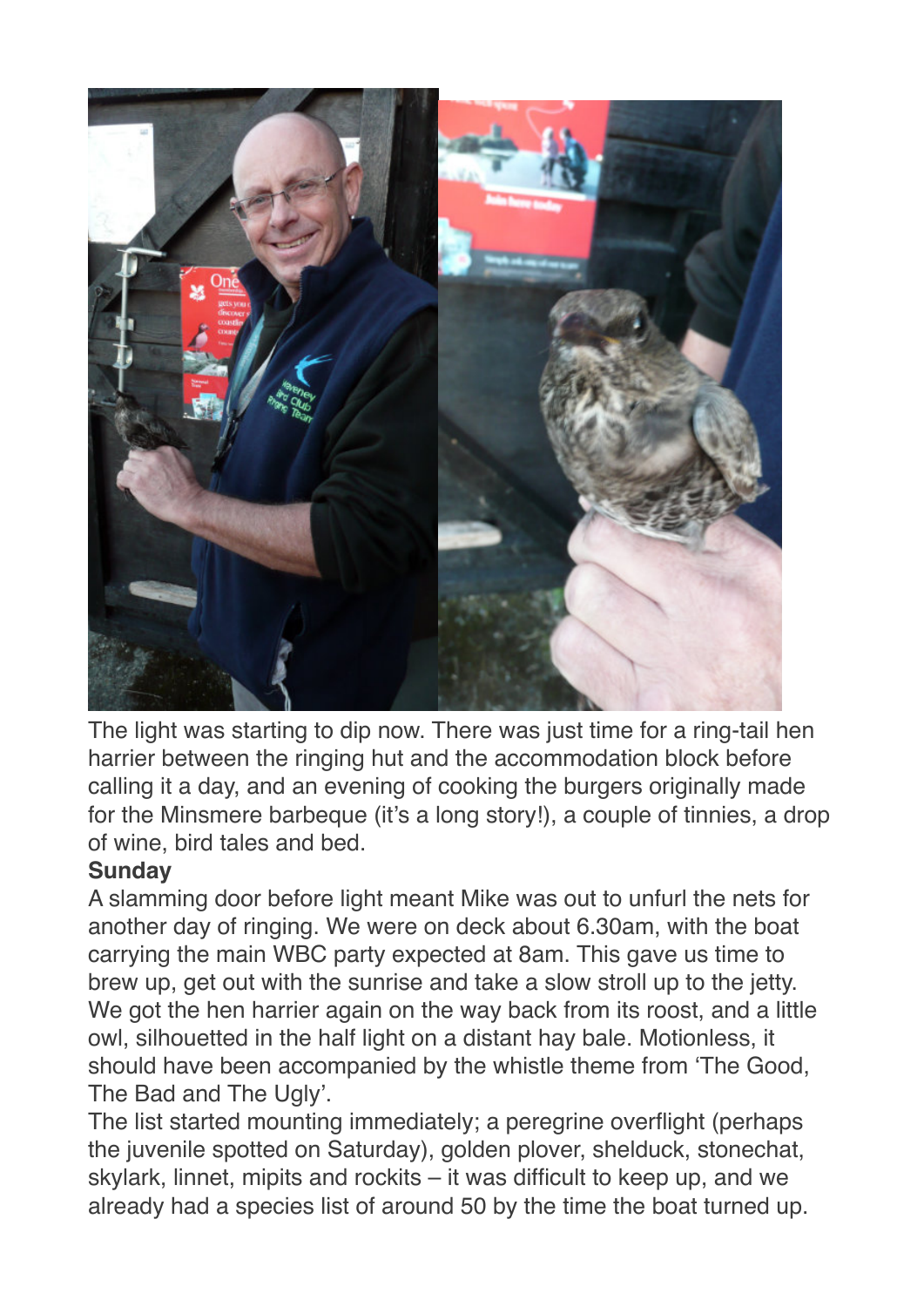There were now 15 of us, and the action didn't stop. Greenshank, spotted redshank, gadwall, wigeon, teal – the tally was going up like a pinball machine.

The weather was mellower today, and after a stop for tea, we headed back to the Bomb Ballistics roof for a shingle scan. Still no merlin – but there was still time…..



The shingle is perhaps the most atmospheric environment on Orfordness; unidentifiable piles of rusted something-or-other, curled wire providing a perch for wheatear, derelict concrete huts, the radio masts, the almost classical columns of the buildings used for atom bomb business, designed to blow out and drop the vast concrete lid in the event of disaster, almost swamped by blown-in sand and shingle slopes, signs warning of 'unexploded ordnance' dropped by both sides in the war. It was hard to imagine how busy this place must have been in what is fairly recent memory.

And then there's the lighthouse, with its uncertain future as the North Sea bites into the beach below it. Will it be rebuilt in Orford village, or will erosion get it first? Pretty ironic, that it stands there intending to warn the sea-goers of the land, when perhaps it should be warning the landdwellers of the sea…..

Poetry over – back to the birding.

The ever-helpful Glen was going to drive the lunch bags down to the beach so we could head down there unencumbered. So we got down to sea-watching.

The wind was swinging now, moving round towards the north. You could watch enormous weather moving either side of the ness, and not be quite certain of what bit you were going to get next.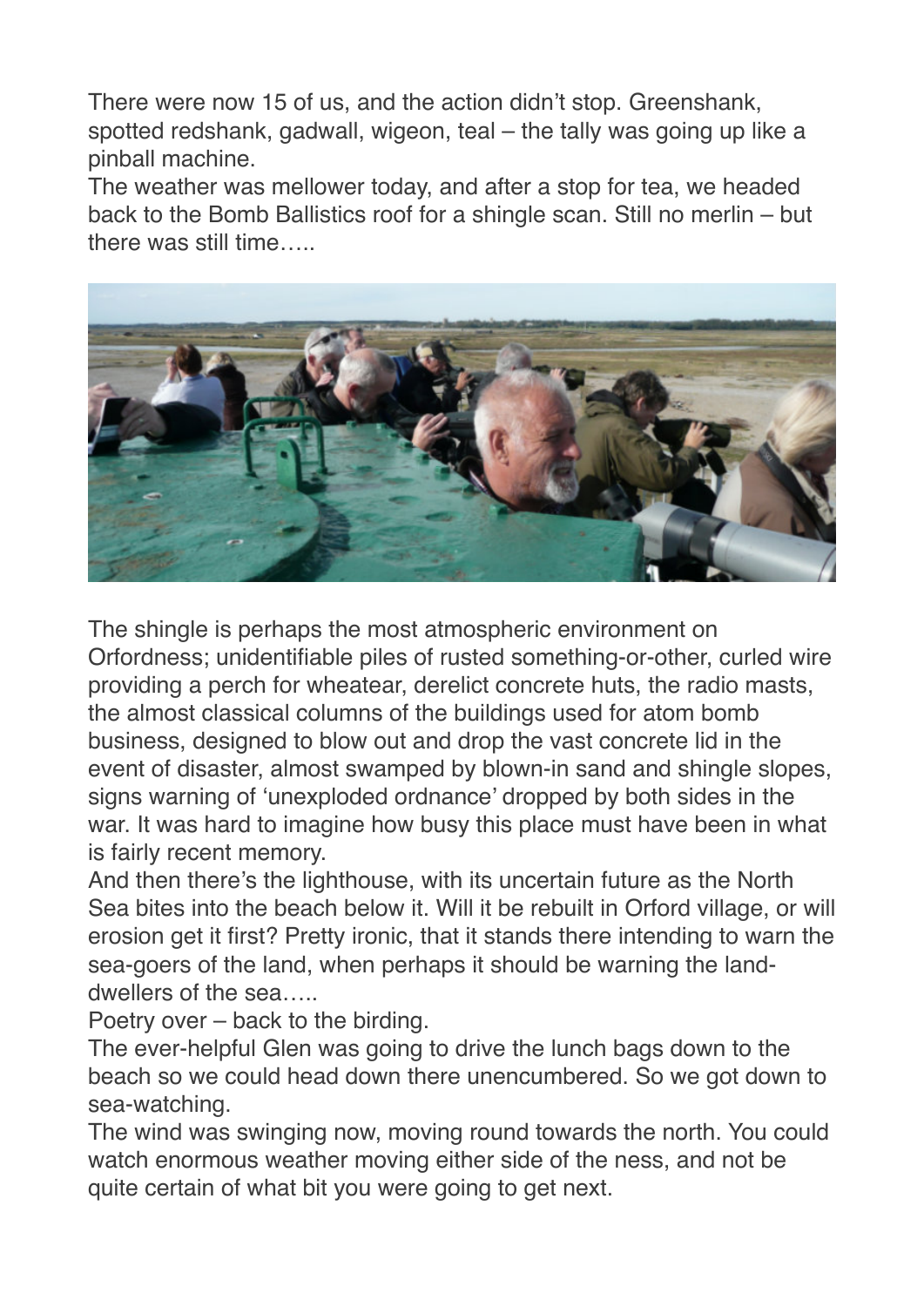We settled in to the sea-watch, which also featured seals and a harbour porpoise – and more brent, of course!

Scoter skimmed the choppy edges of the waves, but no skua today. A party of gannets (two adults and 4 juvenile) made a rapid passage north, with one of the youngsters making an unscheduled stop before setting off again to catch the others up. Small numbers of passerines made their way towards the land, most of them pipits, presumably.

Radios kept us in touch with the ringers, who were pretty busy themselves. We were too far off to sprint back when a kingfisher hit the nets, but Mike obligingly came halfway down with the vehicle to show it to those who wanted a close-up.

After the lunch break, with Glen driving down again in the Landrover to pick up the bags, we headed back to the roof. One last chance….. Golden plover were back on the pool, and Chinese water deer and hare did whatever it is they do on shingle. Marsh harrier skirted the marshes towards Aldeburgh. Then…all the plover lifted simultaneously, giving that 'ayup!' feeling…. and, powering out of the right hand side of the flock with a faster wing beat, down curved and direct – could it be? YES IT BLOODY WAS! Merlin – heading straight towards us then veering north, low and fast – a perfect, adult female. It seemed like it was giving us a flypast, and kept in view for much longer than we deserved. Steve borrowed the grin of triumph from Roger's ring ouzel moment. I was very, very grateful to Mrs Merlin – I was so certain we'd get one, I would have started questioning my own sanity if it hadn't happened. Can we go now?